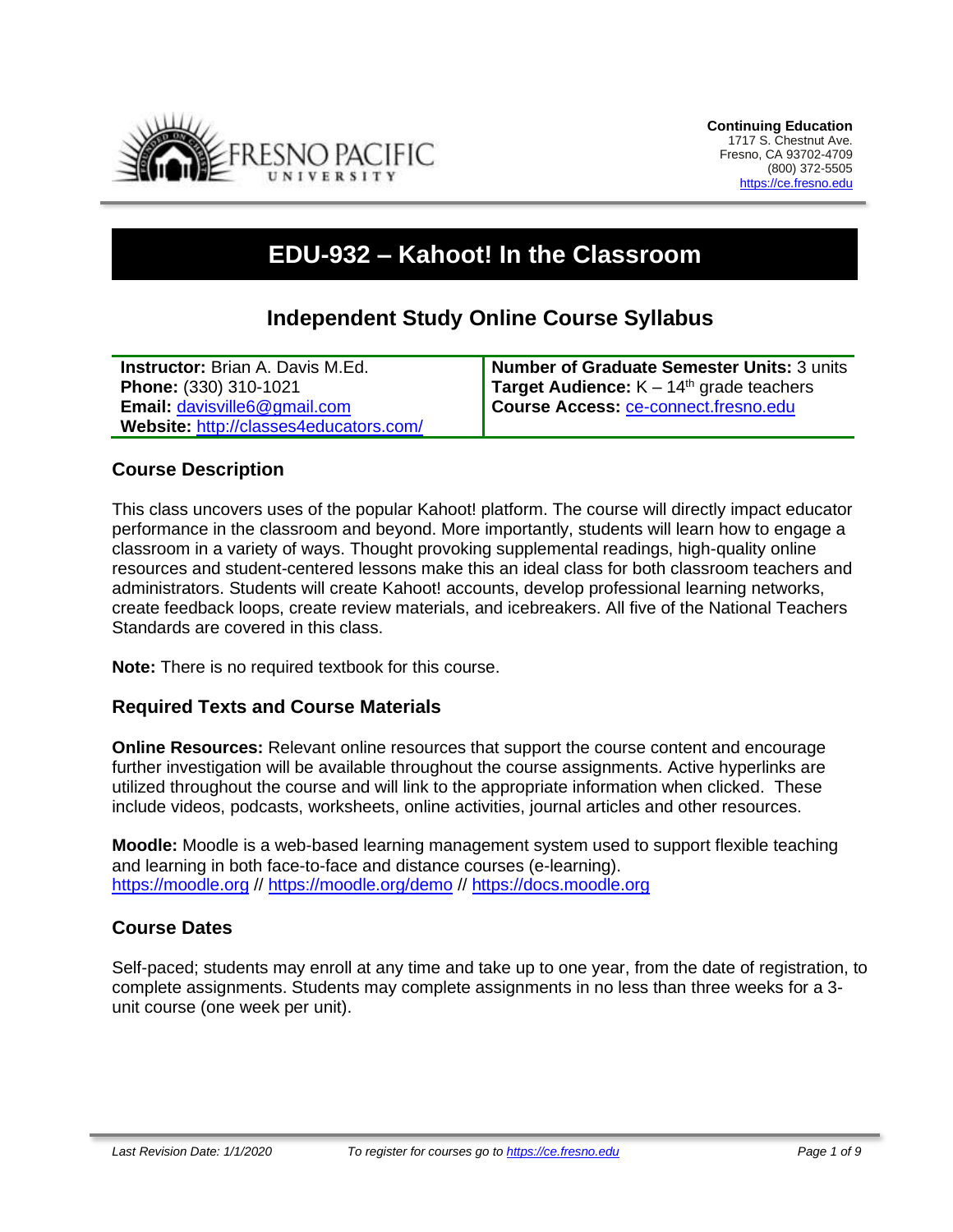# **National Standards Addressed in This Course**

# **National Board for Professional Teaching Standards (NBPTS)**

[\(http://www.nbpts.org/standards-five-core-propositions/\)](http://www.nbpts.org/standards-five-core-propositions/)

First published in 1989 and updated in 2016, *[What Teachers Should Know and Be Able to Do](http://www.accomplishedteacher.org/)* articulates the National Board's Five Core Propositions for teaching. The Five Core Propositions comparable to medicine's Hippocratic Oath — set forth the profession's vision for accomplished teaching. Together, the propositions form the basis of all National Board Standards and the foundation for National Board Certification. Course assignments have been designed so students can demonstrate excellence against these professional teaching standards whenever possible.

- Proposition 1: Teachers are committed to students and their learning
- Proposition 2: Teachers know the subject they teach and how to teach those subjects to students
- Proposition 3: Teachers are responsible for managing and monitoring student learning
- Proposition 4: Teachers think systematically about their practice and learn from experience
- Proposition 5: Teachers are members of learning communities

#### **ISTE National Educational Technology Standards (NETS)** [https://www.iste.org/standards/for](https://www.iste.org/standards/for-educators)[educators](https://www.iste.org/standards/for-educators)

The projects contained in this course for teachers are closely aligned to the ISTE National Educational Technology Standards (NETS). Numbers in parentheses following each learning outcome above refer to the National Educational Technology Standards category to which the outcome is linked

- ISTE: (Teachers) 1.2.3.4.5: Facilitate and inspire student learning into the digital age through learning experiences, citizenship and responsibility.
- ISTE: (Students) 1.2.3.4.5.6.7: Creating an empowered learner who develops as a digital citizen acquiring the knowledge to: Construct, Innovate, Design, and Communicate.

#### **Other Educational Standards**

- NCSSS: 1-10:<http://ncsss.org/> Covers ALL 10 of the NCSSS Social Studies Themes
- NCTM: 5 Process Standards and Five Content Standards:<http://www.nctm.org/> Covers ALL 5 of the Process Standards of NCTM
- NGSS 1-3 (Next Generation Science Standards):<http://www.nextgenscience.org/> The most basic of these standards recognizes the need for a scientific method based on cause and effect.

# **Continuing Education Program Student Learning Outcomes**

| CE <sub>1</sub> | Demonstrate proficient written communication by articulating a clear focus,<br>synthesizing arguments, and utilizing standard formats in order to inform and<br>persuade others, and present information applicable to targeted use. |
|-----------------|--------------------------------------------------------------------------------------------------------------------------------------------------------------------------------------------------------------------------------------|
| CE <sub>2</sub> | Demonstrate comprehension of content-specific knowledge and the ability to apply it<br>in theoretical, personal, professional, or societal contexts.                                                                                 |
| CE <sub>3</sub> | Reflect on their personal and professional growth and provide evidence of how such<br>reflection is utilized to manage personal and professional improvement.                                                                        |
| CE <sub>4</sub> | Apply critical thinking competencies by generating probing questions, recognizing<br>underlying assumptions, interpreting and evaluating relevant information, and<br>applying their understandings to the professional setting.     |
| CE <sub>5</sub> | Reflect on values that inspire high standards of professional and ethical behavior as<br>they pursue excellence in applying new learning to their chosen field.                                                                      |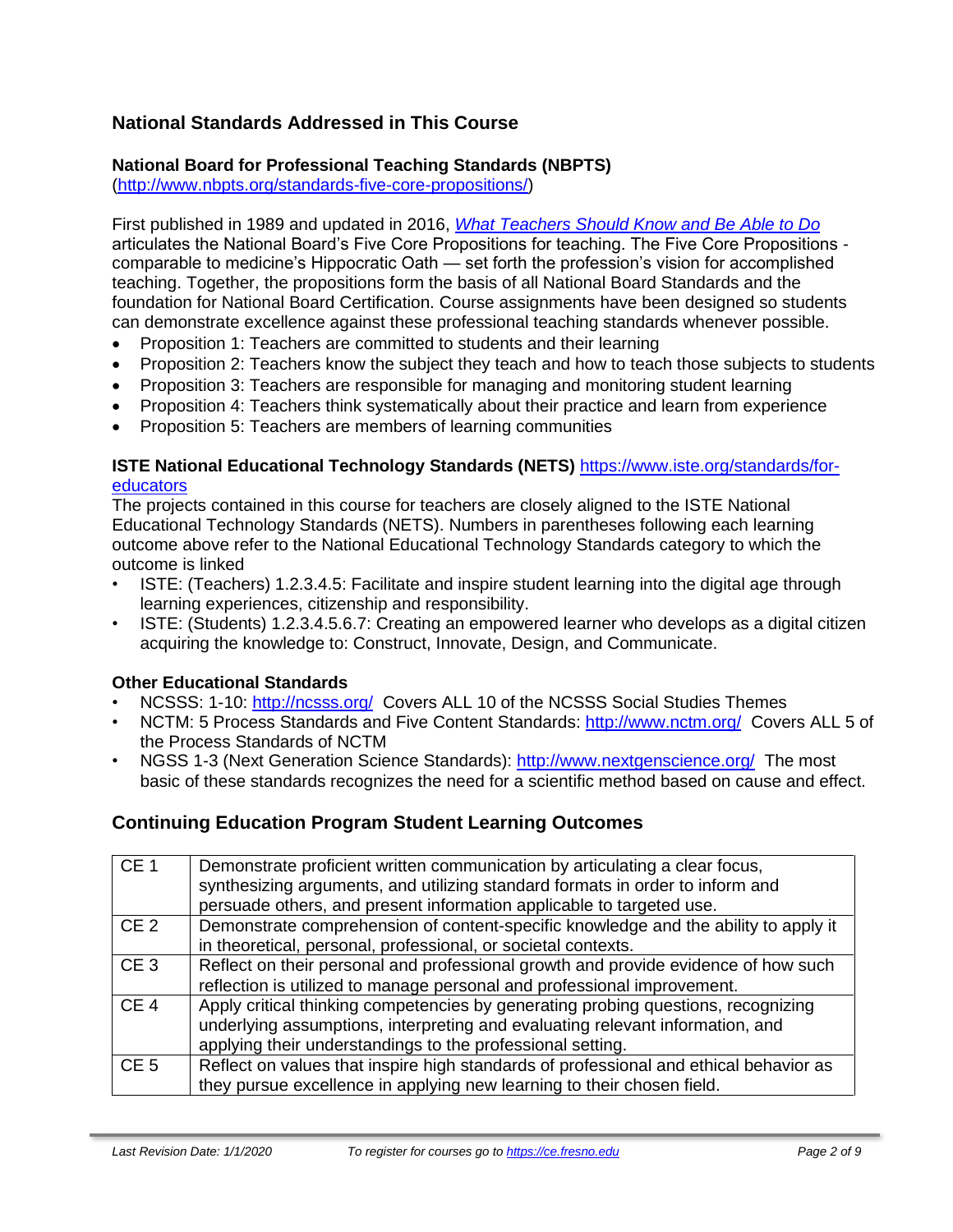| CE <sub>6</sub> | Identify information needed in order to fully understand a topic or task, organize that |
|-----------------|-----------------------------------------------------------------------------------------|
|                 | information, identify the best sources of information for a given enquiry, locate and   |
|                 | critically evaluate sources, and accurately and effectively share that information.     |

# **Student Learning Outcomes (SLOs) for This Course**

|    | <b>Student Learning Outcomes for This Course</b><br>By the end of this course student will be able to: | <b>National Standards</b><br><b>Addressed in This</b><br>Course* | <b>Continuing</b><br><b>Education Program</b><br><b>Student Learning</b><br><b>Outcomes</b><br>Addressed** |
|----|--------------------------------------------------------------------------------------------------------|------------------------------------------------------------------|------------------------------------------------------------------------------------------------------------|
|    | 1. Student will sign-up for Kahoot! account and                                                        | <b>NBTS 1 ISTE 1-5</b>                                           | CE <sub>1</sub>                                                                                            |
|    | be able to utilize the platform for a variety of                                                       | <b>NGSS 1-3</b>                                                  |                                                                                                            |
|    | classroom functions.                                                                                   |                                                                  |                                                                                                            |
| 2. | Students will be able to build a continuous                                                            | <b>NBTS 4 ISTE 1-5</b>                                           | CE <sub>3</sub>                                                                                            |
|    | professional development rapport with other                                                            | <b>NCSSS 1-10</b>                                                |                                                                                                            |
|    | subject area educators throughout the world.                                                           | <b>NGSS 1-3</b>                                                  |                                                                                                            |
| 3. | Students will be able to surveys, and other                                                            | <b>NBTS 4 ISTE 1-5</b>                                           | CE 4, 5                                                                                                    |
|    | feedback loops to gain a deeper                                                                        | <b>NCSSS 1-10</b>                                                |                                                                                                            |
|    | understanding of student needs                                                                         | <b>NCTM 1-5 NGSS</b>                                             |                                                                                                            |
|    | comprehension, attitudes, understanding                                                                | $1 - 3$                                                          |                                                                                                            |
|    | and information collection                                                                             |                                                                  |                                                                                                            |
|    | 4. Students will be able to create quiz                                                                | <b>NBTS 2 ISTE 1-5</b>                                           | CE 2, 6                                                                                                    |
|    | reviews, teacher classroom students create                                                             | <b>ISTE 1-7 NCTM</b>                                             |                                                                                                            |
|    | peer led reviews and reflections.                                                                      | 1-5 NGSS 1-3                                                     |                                                                                                            |
| 5. | Students will be able to re-evaluate                                                                   | <b>NBTS 1 ISTE 1-5</b>                                           | CE <sub>2</sub>                                                                                            |
|    | classroom topics and introduce new subjects                                                            | <b>NCSSS 1-10</b>                                                |                                                                                                            |
|    | to students and peers                                                                                  | <b>NGSS 1-3</b>                                                  |                                                                                                            |
| 6. | Students will collaborate, utilize critical                                                            | <b>NBTS 1, 5 ISTE 1-5</b>                                        | CE <sub>6</sub>                                                                                            |
|    | thinking, and problem solving skills.                                                                  | <b>NCSSS 1-10</b>                                                |                                                                                                            |
|    |                                                                                                        | <b>NCTM 1-5 NGSS</b>                                             |                                                                                                            |
|    |                                                                                                        | $1 - 3$                                                          |                                                                                                            |

\* Please refer to the section on **National Standards Addressed in This Course**

\*\* Please refer to the section on **Continuing Education Program Student Learning Outcomes**

# **Topics, Assignments, and Activities**

| <b>Module</b><br><b>Module Title</b>                        | <b>Module Assignments and Activities</b>                                                                                | <b>Points</b><br><b>Possible</b><br>for Each<br><b>Assignment</b> |
|-------------------------------------------------------------|-------------------------------------------------------------------------------------------------------------------------|-------------------------------------------------------------------|
| <b>Welcome Module</b>                                       | Introduction video<br>$\bullet$<br><b>Course Syllabus</b><br>Introduce Yourself Forum<br><b>Moodle Online Tutorial</b>  |                                                                   |
| Module $1 -$<br>Student will sign-up<br>for Kahoot! account | Activity 1.1: create a Kahoot! Account<br>٠<br>Read an article called Five Ways to Make a Super<br>$\bullet$<br>Kahoot! |                                                                   |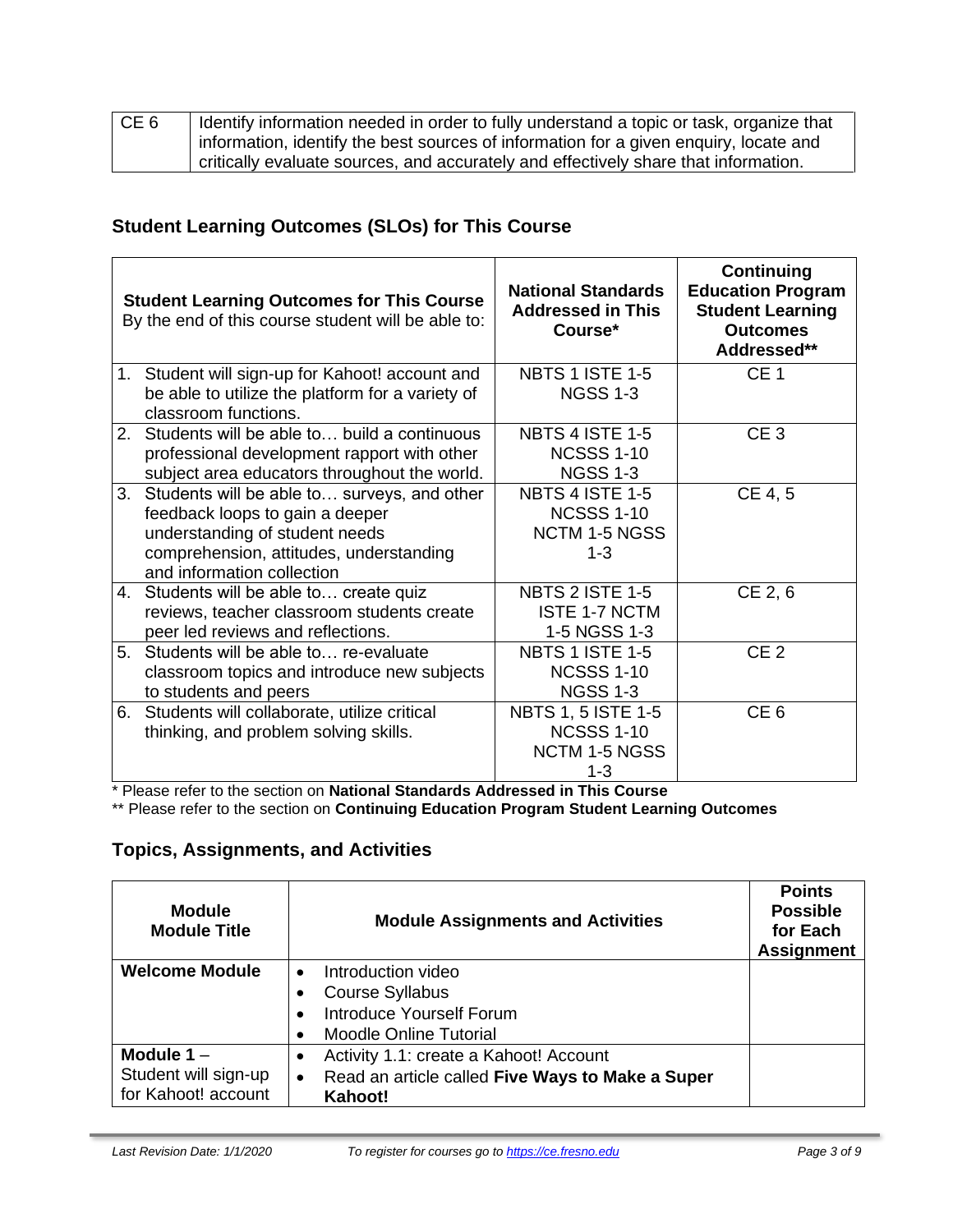| <b>Module</b><br><b>Module Title</b>                                               | <b>Module Assignments and Activities</b>                                                                                                                                                                                                                                                                                                                                                                                                                                           | <b>Points</b><br><b>Possible</b><br>for Each<br><b>Assignment</b> |
|------------------------------------------------------------------------------------|------------------------------------------------------------------------------------------------------------------------------------------------------------------------------------------------------------------------------------------------------------------------------------------------------------------------------------------------------------------------------------------------------------------------------------------------------------------------------------|-------------------------------------------------------------------|
| and be able to utilize<br>the platform for a<br>variety of classroom<br>functions. | <b>Read Accessible to All Learners</b><br>$\bullet$<br>Assignment 1.1: Write a 2-page paper APA style<br>regarding what you have learned about Kahoot! thus<br>far.                                                                                                                                                                                                                                                                                                                | 50 pts                                                            |
|                                                                                    | Assignment 1.2: Share these ideas with classmates in<br>$\bullet$<br>a social media post.<br>Assignment 1.3: Participate in Class Forum                                                                                                                                                                                                                                                                                                                                            | 10 pts                                                            |
| Module $2 -$                                                                       | Activity 2.1: Watch a Masterclass (Take notes)                                                                                                                                                                                                                                                                                                                                                                                                                                     |                                                                   |
| Students will be able<br>to build a<br>continuous<br>professional                  | <b>Masterclass (Click this Link)</b><br>Assignment 2.1: Pick three parts of the video lecture,<br>$\bullet$<br>and write about the implications in your classroom and                                                                                                                                                                                                                                                                                                              | 20 pts                                                            |
| development rapport<br>with other subject<br>area educators                        | beyond. 12-14 sentences on Forum.<br>Assignment 2.2: Respond to two other Forum Posts.<br>$\bullet$<br>These comments should be thoughtful, critical, and                                                                                                                                                                                                                                                                                                                          | 20 pts                                                            |
| throughout the world                                                               | constructive feedback for your peers.<br>Assignment 2.3: Create a Kahoot! for your subject<br>$\bullet$<br>area. Include three of the following in your Kahoot!<br>Assignment: 2.4: Participate in Class Forum<br>٠                                                                                                                                                                                                                                                                | 50 pts                                                            |
| <b>Module 3</b>                                                                    | Activity 3.1: Effective Educational Use of Kahoot!<br>$\bullet$<br>(Reading)<br>Activity 3.2: Now that you have created a Kahoot!, let<br>$\bullet$<br>your class play it. Be sure to invite peers,<br>administrators, and teachers to play.<br>Assignment 3.1: Write a one-page response paper.<br>$\bullet$<br>What is "right" about the Kahoot! you created. What<br>are three areas that need improvement?<br>Assignment 3.2: You have played the Kahoot!. Send a<br>$\bullet$ | 20 pts<br>20 pts                                                  |
|                                                                                    | short response explaining what you did, and why you<br>did it! Please send a link to your revised Kahoot! as<br>well.<br>Assignment 3.3: Participate in Class Forum                                                                                                                                                                                                                                                                                                                |                                                                   |
| Module $4-$<br>Students will be able<br>to create quiz<br>reviews, teacher         | Activity 4.1: Read the Following Article From: Lilly<br>$\bullet$<br><b>Teaching Fellows:</b> Since a large part of this<br>assignment is classroom oriented, this article gives<br>insight on methods for cooperative work.                                                                                                                                                                                                                                                       |                                                                   |
| classroom students<br>create peer led<br>reviews and<br>reflections                | Assignment 4.1: Create a Lesson Plan. The lesson<br>$\bullet$<br>plan should cover one unit of classroom material. This<br>lesson plan should center on student-centered<br>teaching.                                                                                                                                                                                                                                                                                              | $100$ pts                                                         |
|                                                                                    | Assignment 4.2: The lesson plan should be posted on<br>$\bullet$<br>your social media account and tag other education<br>professionals.<br>Assignment 4.3: Participate in Class Forum                                                                                                                                                                                                                                                                                              | 10 pts                                                            |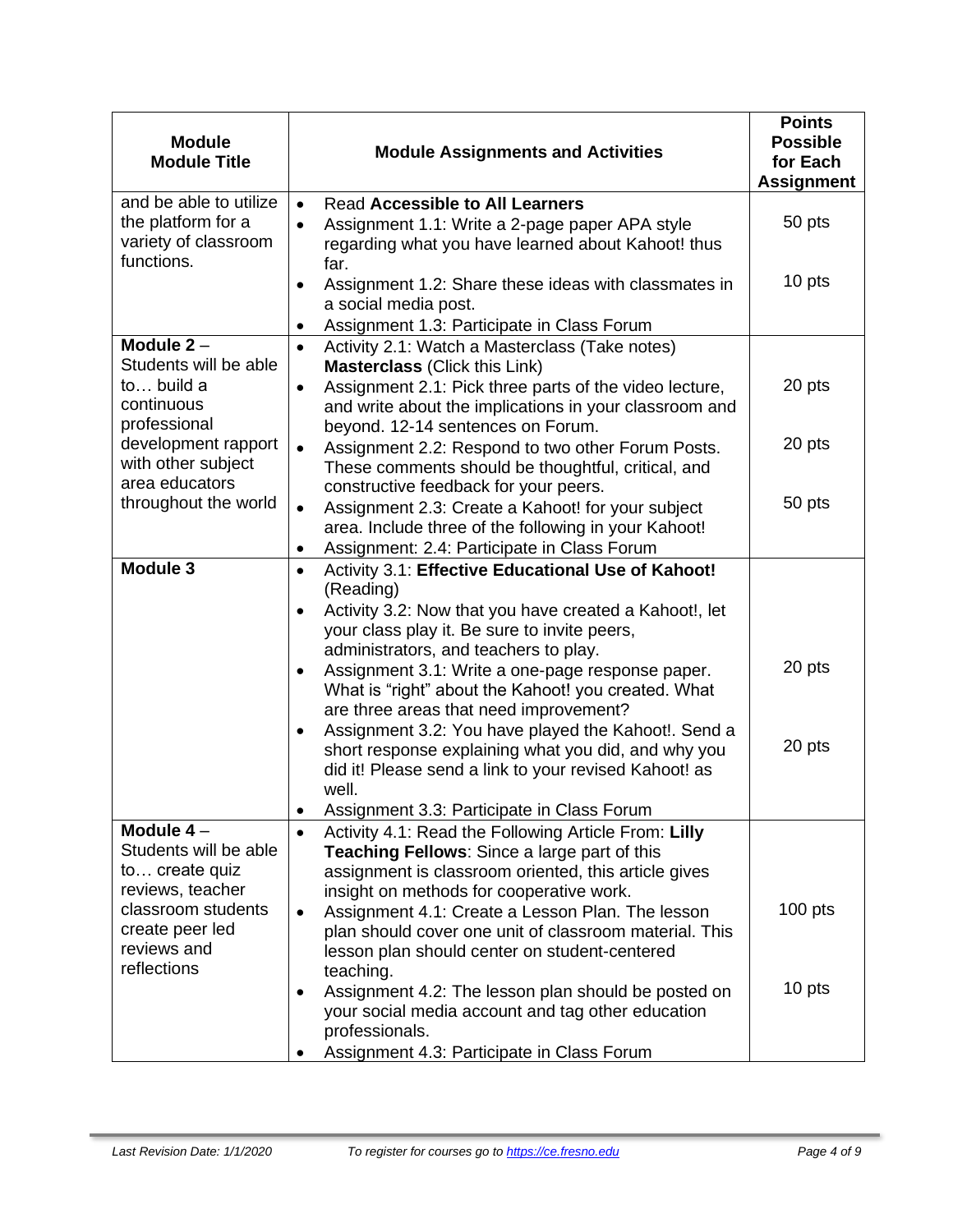| Module $5-$<br>Students will be able<br>to surveys, and<br>other feedback loops<br>to gain a deeper<br>understanding of<br>student needs<br>comprehension,<br>attitudes, | a paradigm shift for students.<br>actionable feedback loop.                       | Activity 5.1: Watch the following: From the Decoded<br><b>Company: How Technology Eats Bureaucracy:</b><br>Please take notes. This activity is designed to serve as<br>Assignment 5.1: Bureaucracy is part of any<br>organization. According to The Decoded Company,<br>feedback loops create actionable information. Create a<br>hypothetical Kahoot! survey that can create an        | 20 pts    |
|--------------------------------------------------------------------------------------------------------------------------------------------------------------------------|-----------------------------------------------------------------------------------|-----------------------------------------------------------------------------------------------------------------------------------------------------------------------------------------------------------------------------------------------------------------------------------------------------------------------------------------------------------------------------------------|-----------|
| understanding and<br>information<br>collection.                                                                                                                          | classroom setting.<br>https://vimeo.com/194468724<br><b>Responsive Conference</b> | Assignment 5.2: The premise behind The Decoded<br><b>Company</b> is simple. What if the employees are treated<br>as a company's greatest asset as opposed to the<br>greatest expense? Write a one page paper how the<br>Decoded Company could apply to a district, school, or<br>Activity 5.3: Responsive Conference with Jay Goldman<br>Assignment 5.3: Participate in Class Forum re. | 30 pts    |
| Module $6-$                                                                                                                                                              |                                                                                   | Activity 6.1: Read Life Hacks: 10 of the Most                                                                                                                                                                                                                                                                                                                                           |           |
| Students will<br>collaborate, utilize                                                                                                                                    |                                                                                   | <b>Effective Ice Breakers Think of all the opportunities</b><br>you have to build bridges with people.                                                                                                                                                                                                                                                                                  |           |
| critical thinking, and<br>problem solving<br>skills                                                                                                                      | meeting, staff meeting                                                            | Assignment 6.1: Create a Kahoot! Ice Breaker that<br>could be utilized for a classroom, a department                                                                                                                                                                                                                                                                                    | 20 pts    |
|                                                                                                                                                                          | Twitter, etc.                                                                     | Assignment 6.2: Link your Kahoot! to an external blog<br>post. Kahoot! actually allows you to share with outside<br>social media outlets including FB, Digg, Instagram,                                                                                                                                                                                                                 | 10 pts    |
|                                                                                                                                                                          |                                                                                   | Assignment 6.3: Participate in Class Forum                                                                                                                                                                                                                                                                                                                                              |           |
| Module $7-$<br>Be a better teacher                                                                                                                                       |                                                                                   | <b>Activity 7.1: Best Classroom Practices</b><br>Activity 7.2: Best Classroom Practices for Student-                                                                                                                                                                                                                                                                                    |           |
| and Kahoot! creator<br>by reviewing best<br>practices.                                                                                                                   |                                                                                   | Centered Teaching In a data-driven world, some folks<br>in government and to a lesser extent education, have<br>made our profession about nothing more than a series<br>of data points collected from testing.                                                                                                                                                                          |           |
|                                                                                                                                                                          | writing requirements. 100 points                                                  | Assignment 7.1: Think of what you have learned in<br>Part I of Kahoot! in the Classroom. Write a two-three<br>page paper. This paper follows all aspects of APA                                                                                                                                                                                                                         | $100$ pts |
|                                                                                                                                                                          |                                                                                   | Assignment 7.2: Share your paper on three social<br>media platforms with links back to the course<br>introductory page for Kahoot! in the Classroom. Please<br>send me a 3-5 sentence explanation.<br>Assignment 7.3: Participate in Class Forum                                                                                                                                        | 10 pts    |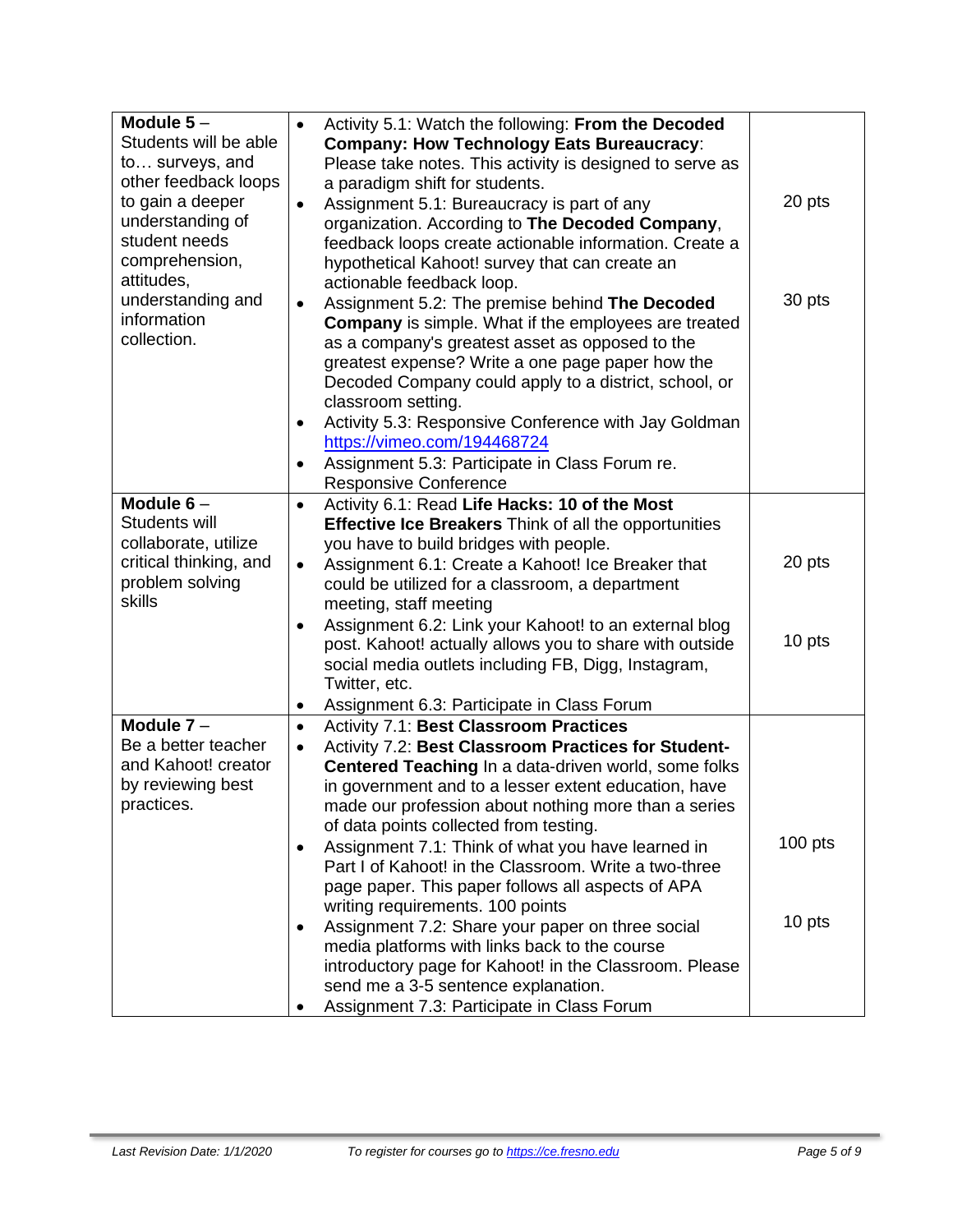| Course Wrap-up $-$<br>Grading and<br>Evaluation | <b>Final Reflection Forum</b><br><b>Course Evaluation</b><br><b>Course Completion Checklist</b> |         |
|-------------------------------------------------|-------------------------------------------------------------------------------------------------|---------|
|                                                 | <b>Grade Request / Transcript Request</b>                                                       |         |
|                                                 | <b>TOTAL POINTS</b>                                                                             | 490 pts |

# **Grading Policies, Rubrics, and Requirements for Assignments**

#### **Grading Policies**

- Assignments will be graded per criteria presented in the course rubrics.
- $A = 90-100\%$  and  $B = 80-89\%$ , (anything below 80% will not receive credit.)
- The discernment between an A or a B letter grade is at the discretion of the instructor based on the quality of work submitted (see course rubrics).
- Coursework falling below a B grade will be returned with further instructions.
- All assignments must be completed to receive a grade and are expected to reflect the quality that teacher-training institutions require of professional educators. If completed assignments do not meet this standard, students will be notified with further instructions from the instructor.

| Grade     | Percentage | <b>Description</b> | <b>Rubric</b>                                                                                                                                                                                   |
|-----------|------------|--------------------|-------------------------------------------------------------------------------------------------------------------------------------------------------------------------------------------------|
| A         | 90-100%    | Excellent          | Meets all course / assignment requirements with<br>significant evidence of subject mastery and<br>demonstration of excellent graduate level professional<br>development scholarship.            |
| B         | 80-89%     | Very Good          | Adequately meets criteria for all course/assignment<br>requirements - demonstrates subject competency with<br>very good graduate level professional development<br>scholarship.                 |
| <b>NC</b> | Below 80%  | Unacceptable       | Does not meet the minimum criteria for all<br>course/assignment requirements and demonstrated<br>little, if any, evidence of acceptable graduate level<br>professional development scholarship. |

#### **Grading Rubrics**

#### **Writing Requirements**

- **Superior:** Writing is clear, succinct, and reflects graduate level expectations. Clearly addresses all parts of the writing task. Maintains a consistent point of view and organizational structure. Include relevant facts, details, and explanations.
- **Standard:** Writing is acceptable with very few mistakes in grammar and spelling. Addresses most parts of the writing task. Maintains a mostly consistent point of view and organizational structure. Include mostly relevant facts, details, and explanations.
- **Sub-standard:** Writing contains noticeable mistakes in grammar and spelling. Does not address all parts of the writing task. Lacks a consistent point of view and organization structure. May include marginally relevant facts, details, and explanations.

#### **Lesson Plan Requirements**

• **Superior:** Instructional goals and objectives clearly stated. Instructional strategies appropriate for learning outcome(s). Method for assessing student learning and evaluating instruction is clearly delineated and authentic. All materials necessary for student and teacher to complete lesson clearly listed.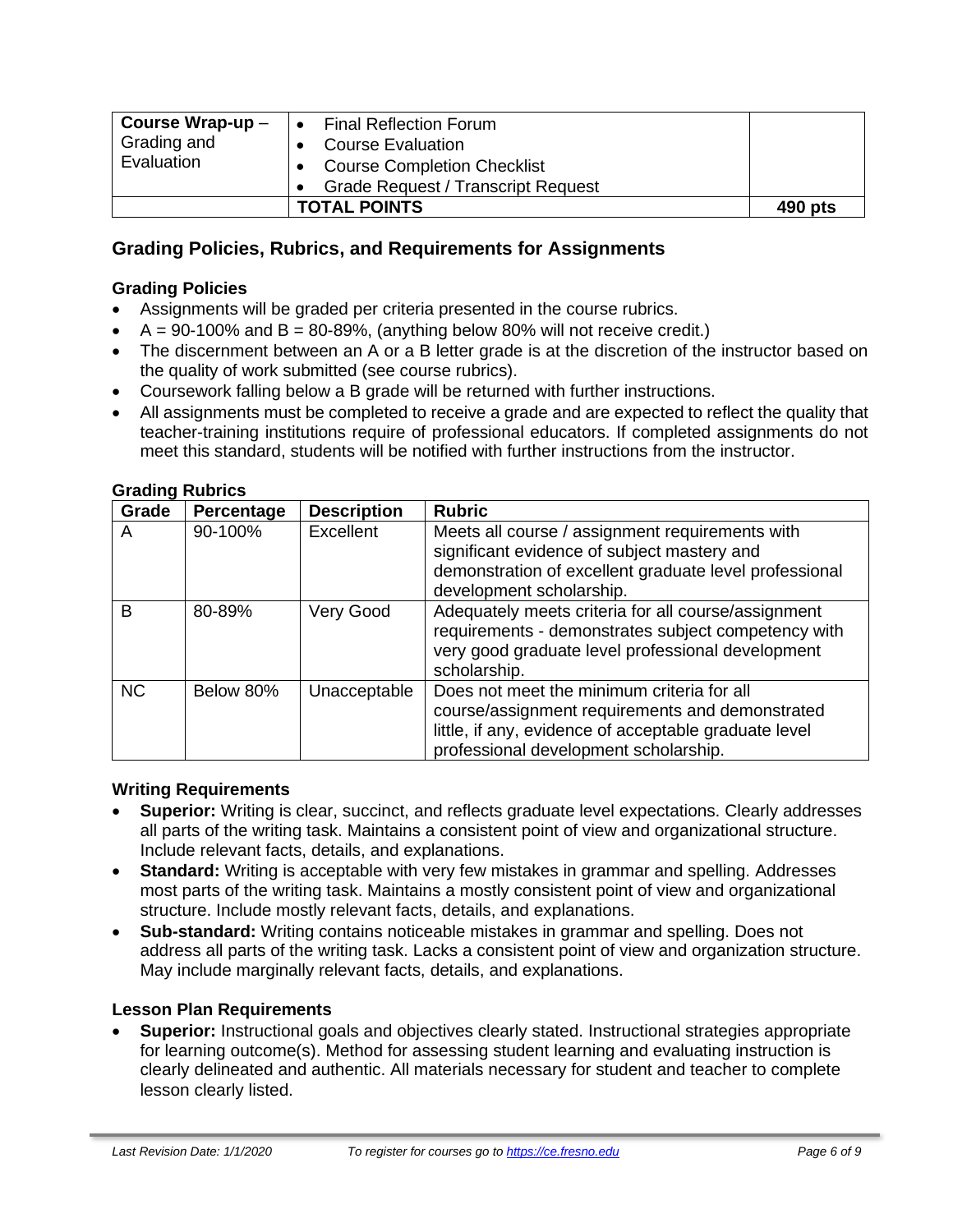- **Standard:** Instructional goals and objectives are stated but are not easy to understand. Some instructional strategies are appropriate for learning outcome(s). Method for assessing student learning and evaluating instruction is present. Most materials necessary for student and teacher to complete lesson are listed.
- **Sub-standard:** Instructional goals and objectives are not stated. Learners cannot tell what is expected of them. Instructional strategies are missing or strategies used are inappropriate. Method for assessing student learning and evaluating instruction is missing. Materials necessary for student and teacher to complete lesson are missing.

#### **Discussion Forum Requirements**

- **Superior:** Response was at least 1 page (3 fully developed paragraphs) in length. Thoroughly answered all the posed questions, followed all the assignment directions, proper grammar and no spelling errors. Language is clear, concise, and easy to understand. Uses terminology appropriately and is logically organized.
- **Standard:** Response was ½ to 1 page in length (2-3 fully developed paragraphs). Answered all the questions but did not provide an in-depth analysis, followed most of the assignment directions, proper grammar and no spelling errors. Language is comprehensible, but there a few passages that are difficult to understand. The organization is generally good.
- **Sub-standard:** Response was less than ½ page in length (1 paragraph). Did not answer all the required questions and/or statements or responses were superficial, vague, or unclear, did not follow the assignment directions, many grammar and spelling errors. Is adequately written, but may use some terms incorrectly; may need to be read two or more times to be understood.

# **Instructor/Student Contact Information**

Throughout the course participants will be communicating with the instructor and their classmates on a regular basis using asynchronous discussion forums. A virtual office is utilized for class questions and students are provided with instructor contact information in the event they want to make email or phone contact. In addition, students are encouraged to email or phone the instructor at any time. Students will also receive feedback on the required assignments as they are submitted.

# **Discussion Forums**

Participation is an important expectation of this course and all online courses. Online discussions promote reflection and analysis while allowing students to appreciate and evaluate positions that others express. While students may not be engaging with the same students throughout this course they will be expected to offer comments, questions, and replies to the discussion question whenever possible. The faculty role in the discussion forum is that of an observer and facilitator.

# **Coursework Hours**

Based on the Carnegie Unit standard, a unit of graduate credit measures academic credit based on the number of hours the student is engaged in learning. This includes all time spent on the course: reading the textbook, watching videos, listening to audio lessons, researching topics, writing papers, creating projects, developing lesson plans, posting to discussion boards, etc. Coursework offered for FPU Continuing Education graduate credit adheres to 45 hours per semester unit for the 900-level courses. Therefore, a student will spend approximately 135 hours on a typical 3-unit course.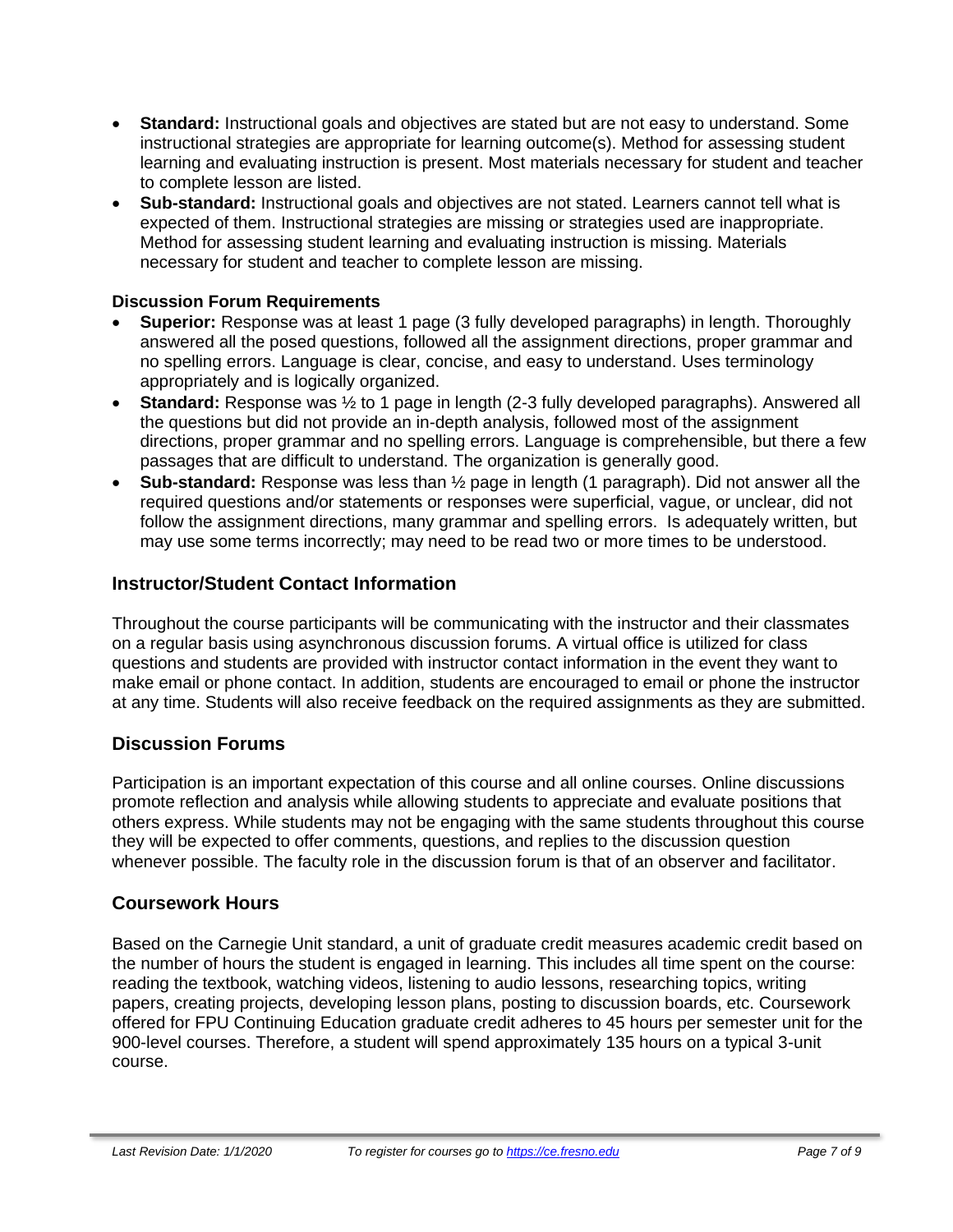# **Services for Students with Disabilities**

Students with disabilities are eligible for reasonable accommodations in their academic work in all classes. In order to receive assistance, the student with a disability must provide the Academic Support Center with documentation, which describes the specific disability. The documentation must be from a qualified professional in the area of the disability (i.e. psychologist, physician or educational diagnostician). Students with disabilities should contact the Academic Support Center to discuss academic and other needs as soon as they are diagnosed with a disability. Once documentation is on file, arrangements for reasonable accommodations can be made. For more information and for downloadable forms, please go to [https://www.fresno.edu/students/academic](https://www.fresno.edu/students/academic-support/services-students-disabilities)[support/services-students-disabilities.](https://www.fresno.edu/students/academic-support/services-students-disabilities)

# **Plagiarism and Academic Honesty**

All people participating in the educational process at Fresno Pacific University are expected to pursue honesty and integrity in all aspects of their academic work. Academic dishonesty, including plagiarism, will be handled per the procedures set forth in the Fresno Pacific University Catalogue <https://www.fresno.edu/students/registrars-office/academic-catalogs>

# **Technology Requirements**

To successfully complete the course requirements, course participants will need Internet access, can send and receive email, know how to manage simple files in a word processing program, and have a basic understanding of the Internet. Please remember that the instructor is not able to offer technical support. If you need technical support, please contact your Internet Service Provider.

**Moodle:** This course will be delivered totally online. Moodle is a learning management system that provides students access to online resources, documents, graded assignments, quizzes, discussion forums, etc. Moodle is easy to learn and has a friendly user interface. To learn more about Moodle, go to [https://docs.moodle.org/33/en/Student\\_FAQ.](https://docs.moodle.org/33/en/Student_FAQ) There are also some student tutorials on the Center for Online Learning website at Fresno Pacific University - [https://col.fresno.edu/student.](https://col.fresno.edu/student)

**Moodle Site Login and Passwords:** Students will need to have internet access to log onto [https://ce-connect.fresno.edu.](https://ce-connect.fresno.edu/) The username and password numbers for Moodle access will be sent to you by the university using the email address you submitted at the time of registration. The instructor will then contact you with a welcome communication. If you need help with your username and password recovery, please contact the Continuing Education office at (800) 372- 5505 or (559) 453-2000 during regular office hours - Mon-Fri 8:00 am to 5:00 pm. or email them at [prof.dev@fresno.edu.](mailto:prof.dev@fresno.edu)

**Getting Help with Moodle:** If you need help with Moodle, please contact the Center for Online Learning (COL), by telephone or the website. Help by phone (559) 453-3460 is available Mon-Thurs 8:00 am to 8:00 pm and on Fridays from 8:00 am to 5:00 pm, or by filling out a "Request Services" form at [https://col.fresno.edu/contact/request-services.](https://col.fresno.edu/contact/request-services) Please identify that you are with the "School = Continuing Education".

# **Final Course Grade and Transcripts**

When all work for the course has been completed, students will need to logon to the Continuing Education website [\(https://ce.fresno.edu/my-account\)](https://ce.fresno.edu/my-account) and "Request Final Grade". Once the